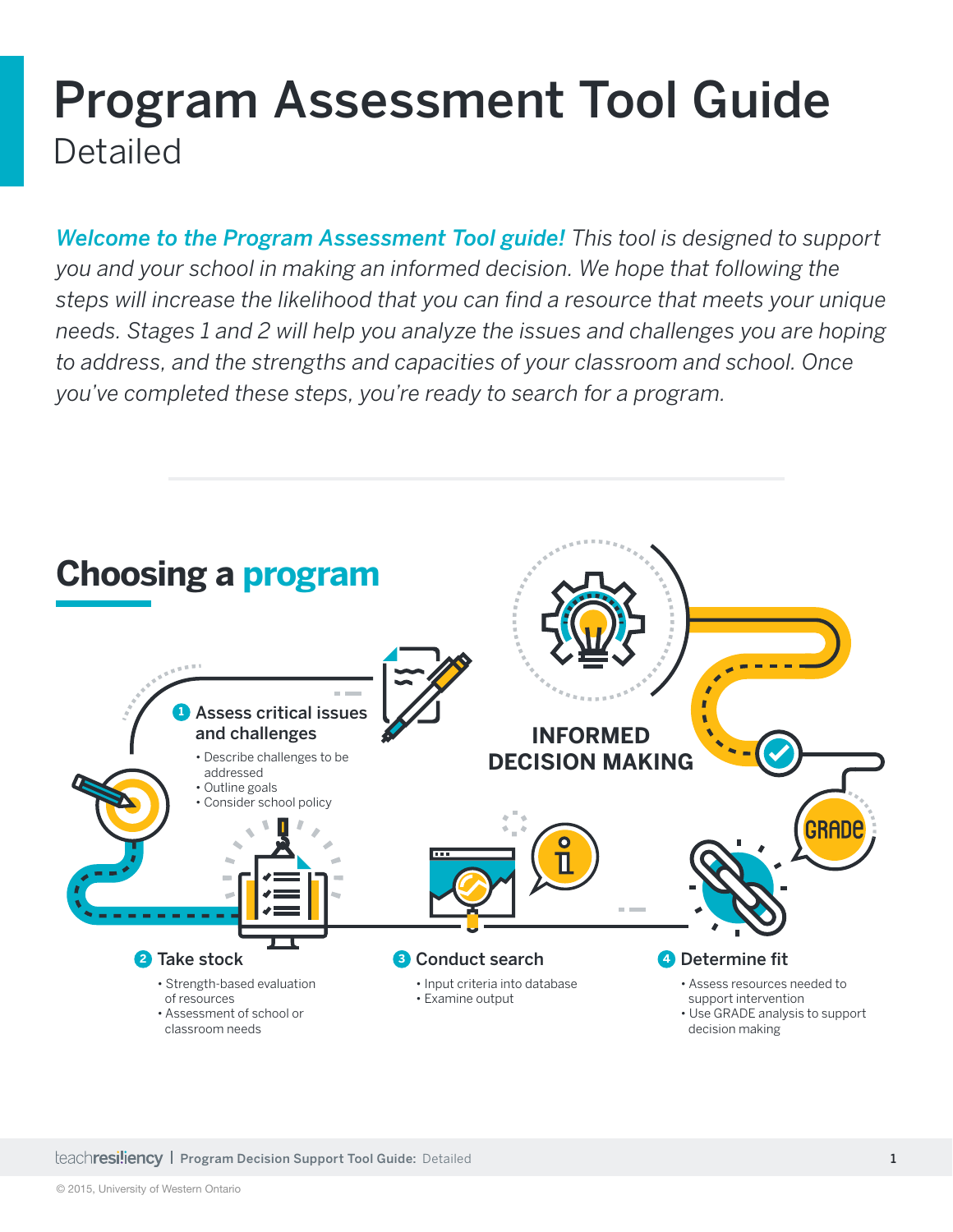## **Finding a program**

A team of researchers at Western University has reviewed a number of programs and resources that can be found on *[Teach Resiliency](http://www.teachresiliency.ca)*.

- If you find one or more programs that seem to meet your criteria, you can use the prompts in stage 4 to further evaluate and compare programs.
- **•** If you cannot fnd a program in the Teach Resiliency database that is suitable to your needs, consider using the assessment tool to evaluate programs from other sources. If you find a useful program that is not currently in our data base consider sharing it with *[teachresiliency.ca](http://www.teachresiliency.ca)*. It might be exactly what others are looking for.

### **Stage 1.** Assess critical issues and challenges

To create a clear and focused vision of the issues and challenges you hope to address and to help determine fit between your goals and the intervention, consider the following:

### **a.** Describe the challenges to be addressed

Briefy describe the challenges the school/classroom is facing. *(Examples: I've noticed some of my students struggling with feelings of anxiety/depression in the classroom OR my students are not getting along with each other.)*

### **b.** Outline goals

What is the goal you hope to achieve?

**Program Decision Support Tool Guide: Detailed 2 Program Decision Support Tool Guide: Detailed** 2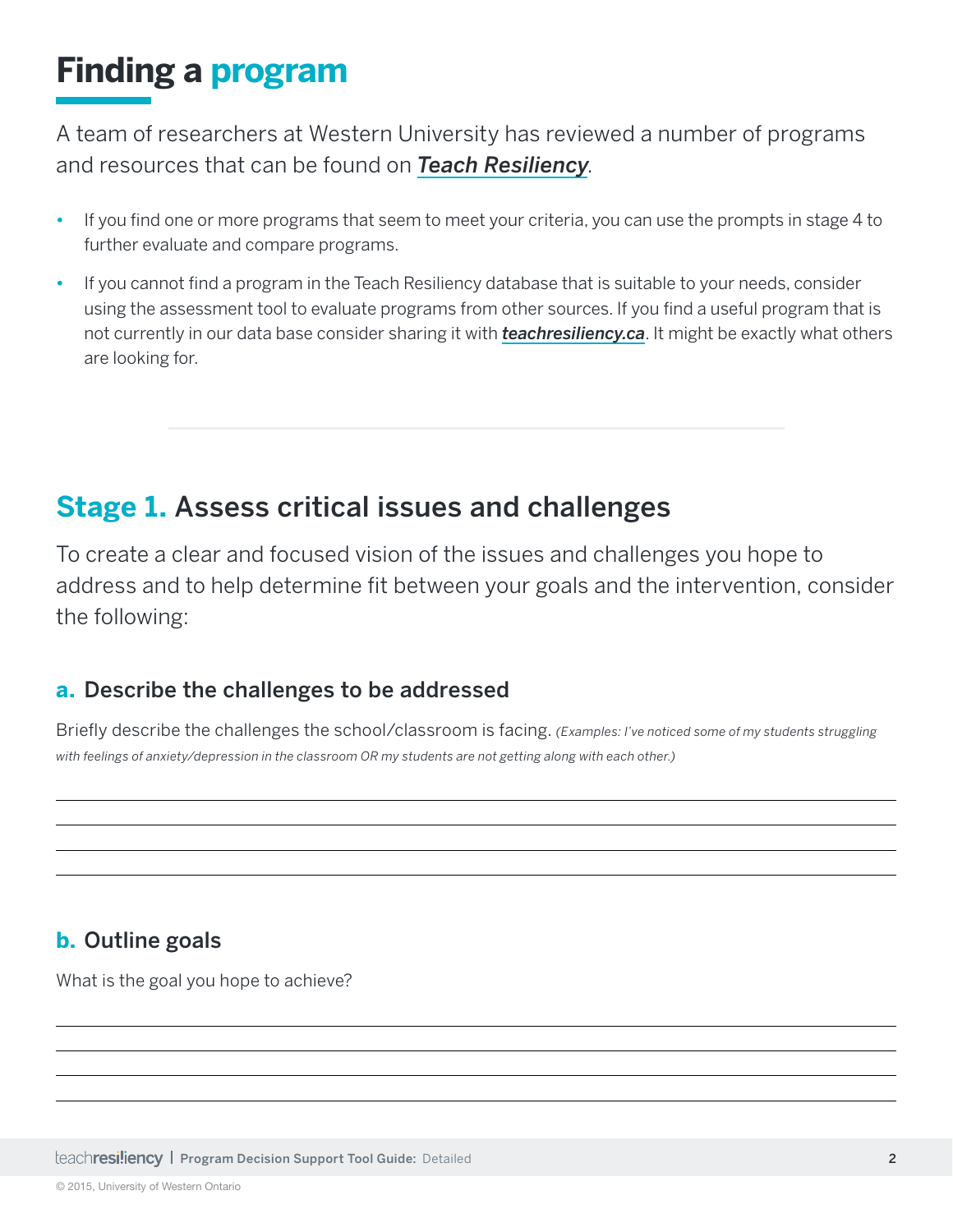#### **c.** Consider school policy

Consider your board's vision or strategy related to supporting school mental health by identifying currently offered professional development opportunities.

| Does your school have a Healthy School Plan?                                                                                                                       | Yes | No |
|--------------------------------------------------------------------------------------------------------------------------------------------------------------------|-----|----|
| In what ways do your objectives fit with school policy / procedures / goals? (If unsure, check online or consult with<br>principal and Board Mental Health leader) |     |    |
|                                                                                                                                                                    |     |    |

#### **d.** Consider the level of intervention

What level of intervention are you seeking? Check all that apply. Consider the targeted group and desired outcome.

 $($ ) For few (identified individuals): Interventions for identified challenges that impact a few students *(e.g., trauma, addiction, or eating disorders)*.

 For many (classroom / age group): Programs such as school/class wide socio-emotional learning or stigma reduction.

() For everyone (whole school / all students): Educator mental health literacy, safe and caring school environment, and engagement.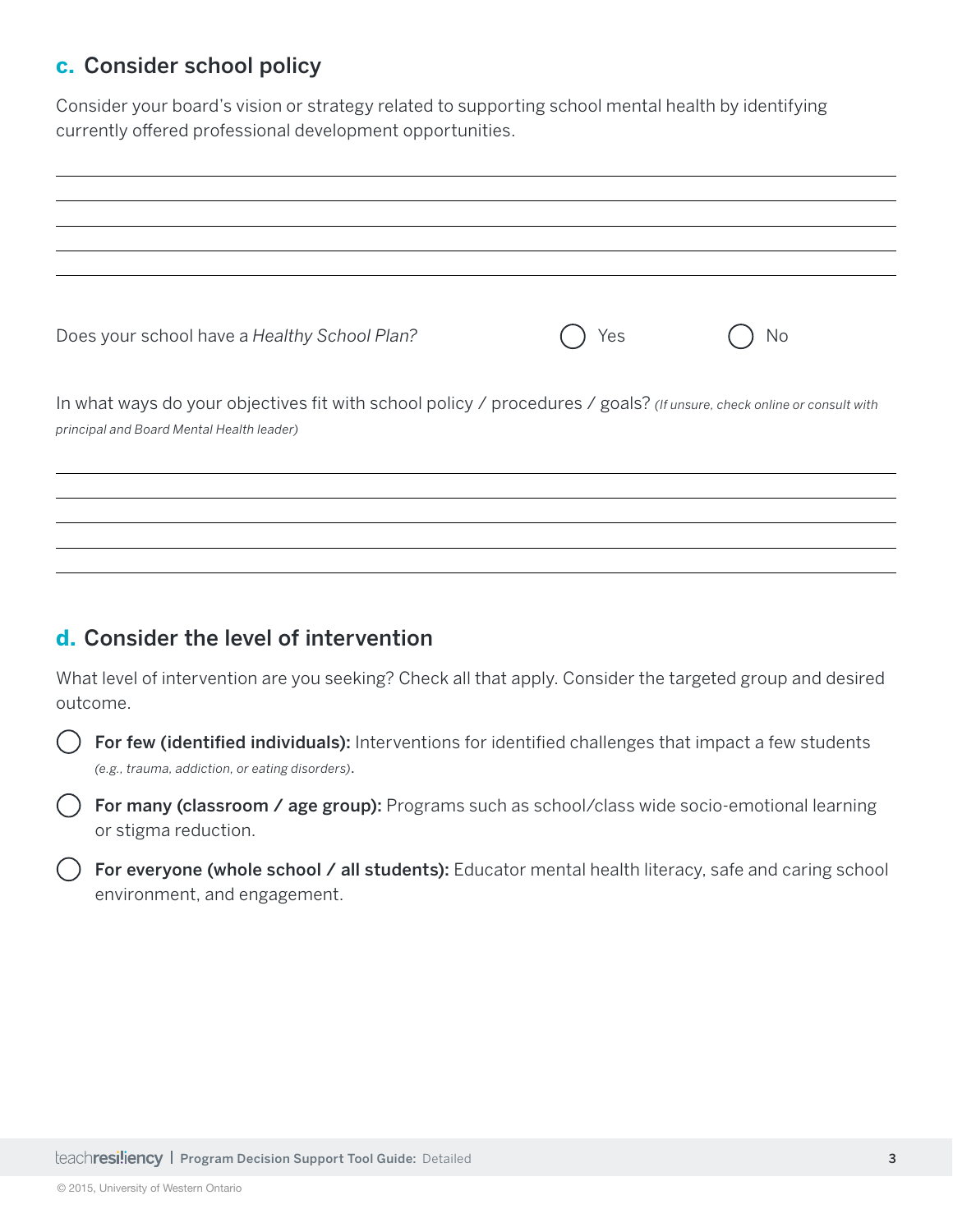### **Stage 2.** Take stock: Assessment of initial capacity

Taking stock through a strength-based evaluation of organizational resources.

#### **a.** Strength-based evaluation of resources

What we have (strengths assessment): While taking stock of current strengths and capacities of your school and classroom, consider all stakeholders *(i.e., teachers, mental health leads, teaching assistants, principals, parents, students, community leaders, and community professionals)*.

|                                                                                                                                                                                                              | <b>Within school</b> | <b>Outside of school</b> |
|--------------------------------------------------------------------------------------------------------------------------------------------------------------------------------------------------------------|----------------------|--------------------------|
| <b>PEOPLE</b>                                                                                                                                                                                                |                      |                          |
| Who is able and willing to support the<br>objective? In what ways can they be<br>supportive? What are the strengths of<br>the stakeholders involved?                                                         |                      |                          |
| <b>CULTURAL AND SOCIAL CAPITAL</b>                                                                                                                                                                           |                      |                          |
| Consider the non-financial attributes<br>of your school, classroom, students,<br>parents, and surrounding community.<br>What does your school or community<br>excel at? What do people get excited<br>about? |                      |                          |
| <b>PROGRAMS</b>                                                                                                                                                                                              |                      |                          |
| Current programs in place that could<br>support this initiative.                                                                                                                                             |                      |                          |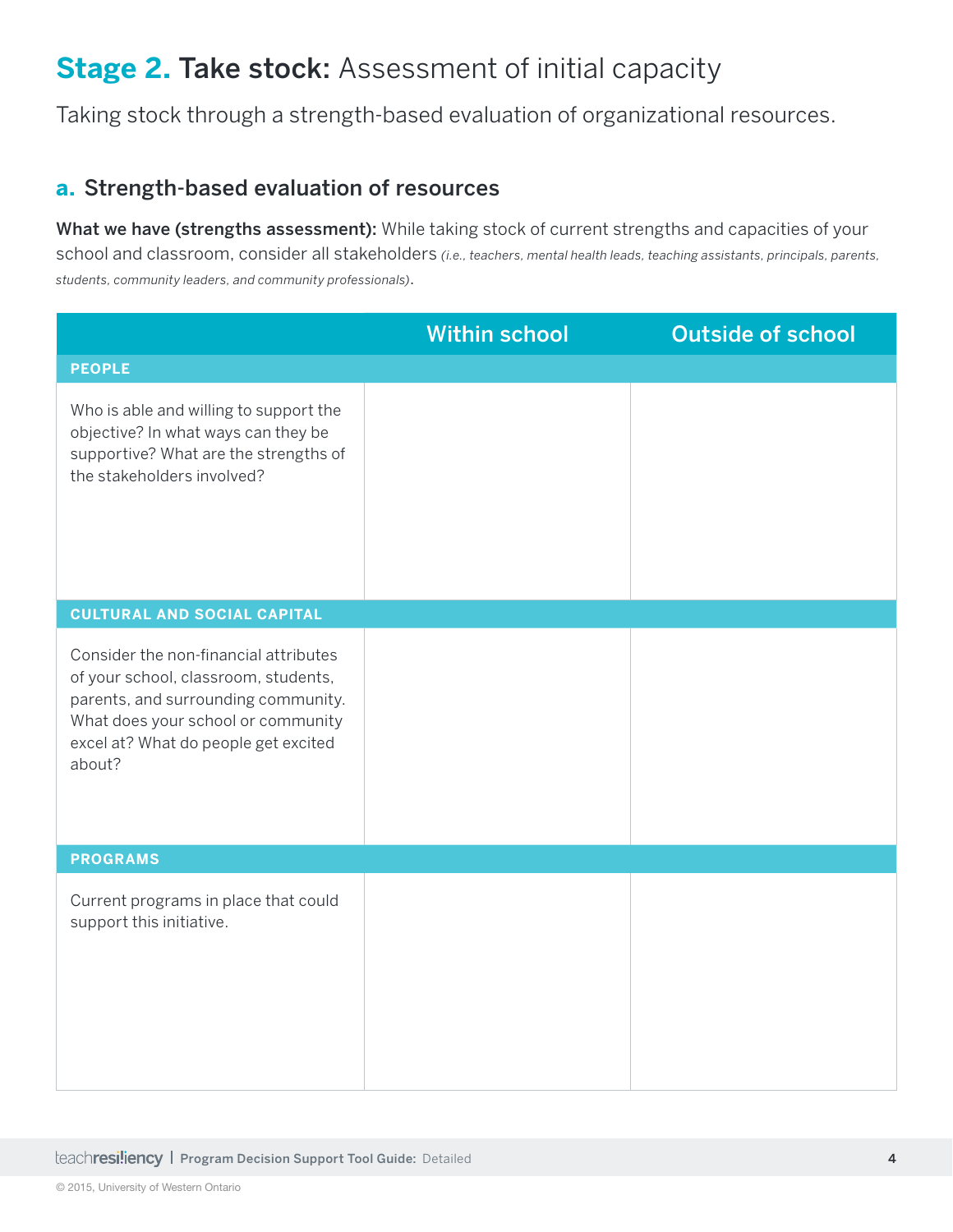|                                                                                                                                                   | <b>Within school</b> | <b>Outside of school</b> |
|---------------------------------------------------------------------------------------------------------------------------------------------------|----------------------|--------------------------|
| <b>RESOURCES</b>                                                                                                                                  |                      |                          |
| Current resources that could support<br>this intervention. Consider factors<br>such as time, space, finances, and<br>resources such as computers. |                      |                          |

#### **b.** Assessment of school or classroom needs

What we need (needs assessment): While assessing the needs of your classroom or school, consider contacting individuals in administrative roles such as the school principal or mental health leads.

|                                                                                                                                                                    | <b>Within school</b> | <b>Outside of school</b> |
|--------------------------------------------------------------------------------------------------------------------------------------------------------------------|----------------------|--------------------------|
| <b>PEOPLE</b>                                                                                                                                                      |                      |                          |
| Who could take the lead on this<br>program, resource, or intervention?<br>(i.e., student support teams, teachers,<br>counsellors, mental health leads, principals) |                      |                          |
| Who will deliver the program,<br>resource, or intervention?                                                                                                        |                      |                          |
| Is anyone else needed to support the<br>intervention (consider stakeholders inside<br>and outside of school)?                                                      |                      |                          |
| Consider what sort of shared<br>decision-making model may be<br>a good fit.                                                                                        |                      |                          |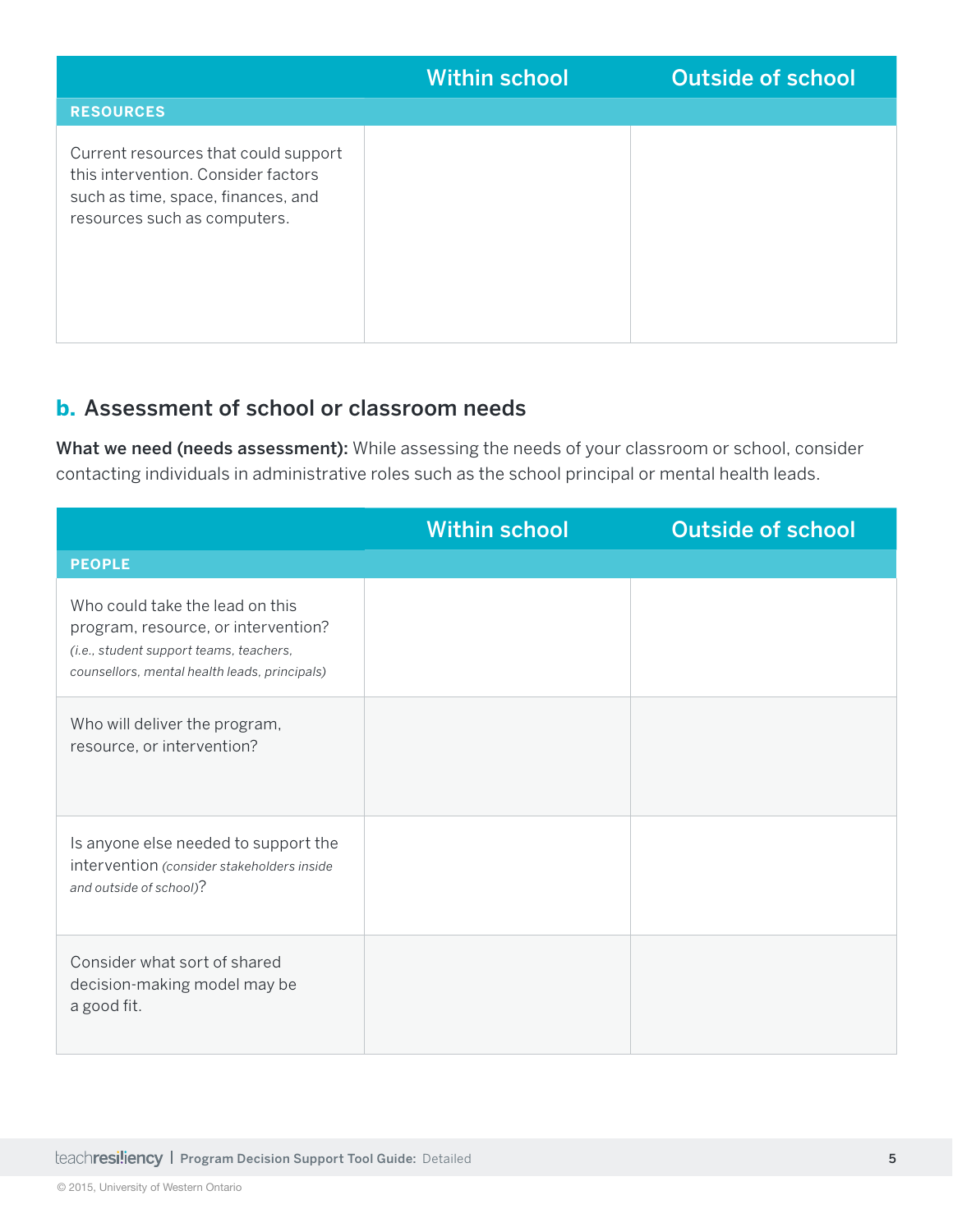|                                                                                           | <b>Within school</b> | <b>Outside of school</b> |
|-------------------------------------------------------------------------------------------|----------------------|--------------------------|
| <b>RESOURCES</b>                                                                          |                      |                          |
| Is funding available?                                                                     |                      |                          |
| Can funding be applied for? List any<br>possible sources.                                 |                      |                          |
| List other required resources<br>(i.e., computers, internet access, or meeting<br>space). |                      |                          |

### **Stage 3.** Conduct search

### **a.** Search and compare

Use *[Teach Resiliency](http://www.teachresiliency.ca)* search and compare functions to create a list of possible programs, interventions, or resources.

**•**

**•**

- **•**
- **•**
- **•**
- **•**
- **•**
- **•**
- **•**
- **•**
- **•**
	- **• •**
	-
	-
	- **•**
	-
	- **•**
- **•**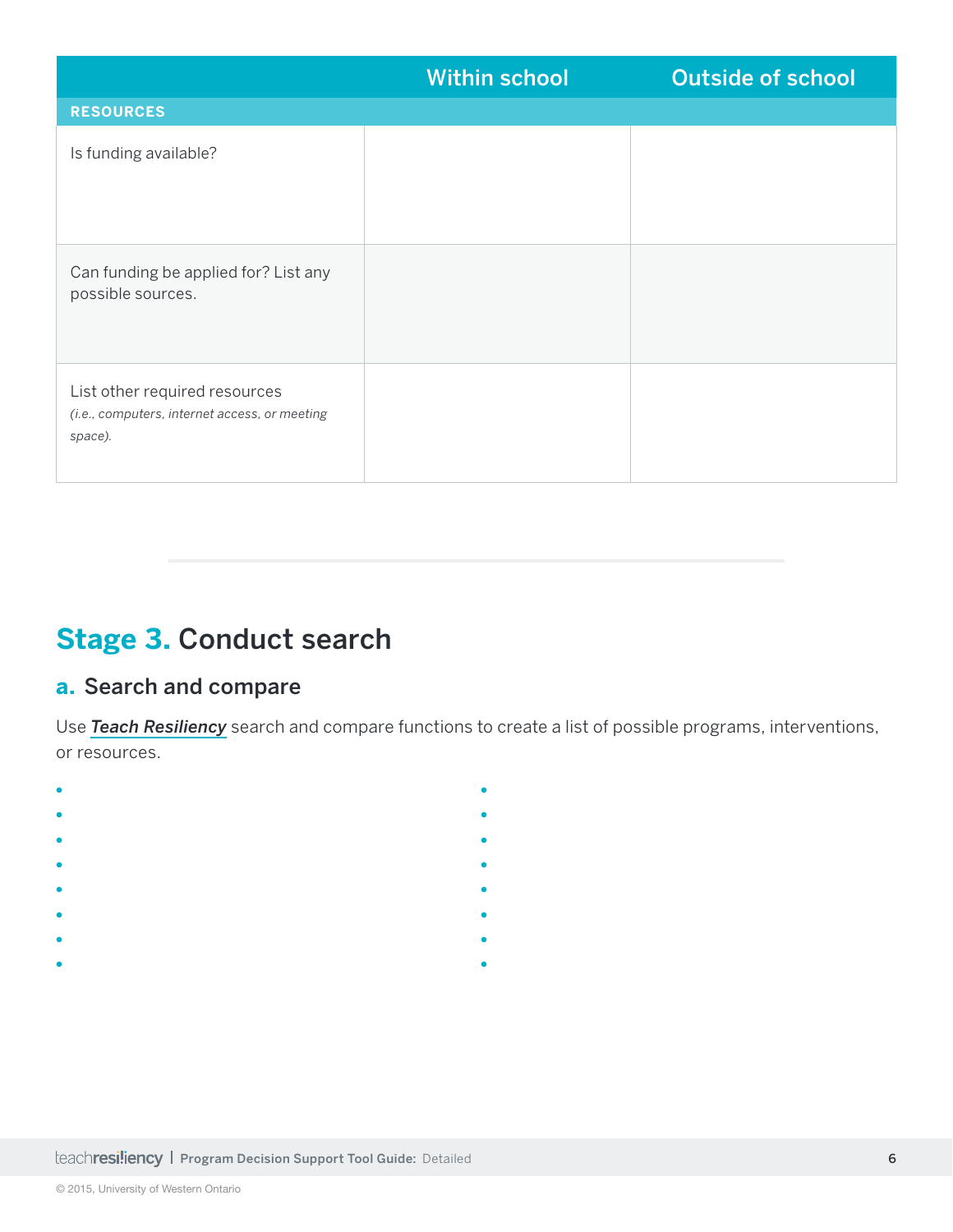### **Stage 4. Determine fit: Making an informed decision**

- **a.** Assess program fit with desired outcomes.
- **b.** Assess the resources needed to support chosen intervention.
- **c.** Use *[GRADE analysis](https://www.porticonetwork.ca/web/teach-resiliency/evaluating-programs)* to support decision-making.

| <b>Determine fit</b>                                    |     |          |
|---------------------------------------------------------|-----|----------|
| <b>EVALUATION</b>                                       |     |          |
| How effective has the intervention been in<br>the past? |     |          |
| What population was it evaluated with?                  |     |          |
| <b>TRANSFERABILITY</b>                                  |     |          |
| Culturally relevant?                                    | Yes | $\rm No$ |
| Grade appropriate?                                      | Yes | No       |
| List any other concerns.                                |     |          |
| <b>IMPLEMENTATION</b>                                   |     |          |
| Is program manualized?                                  | Yes | No       |
| Could it fit with preexisting curriculum?               | Yes | No       |
| Describe how.                                           |     |          |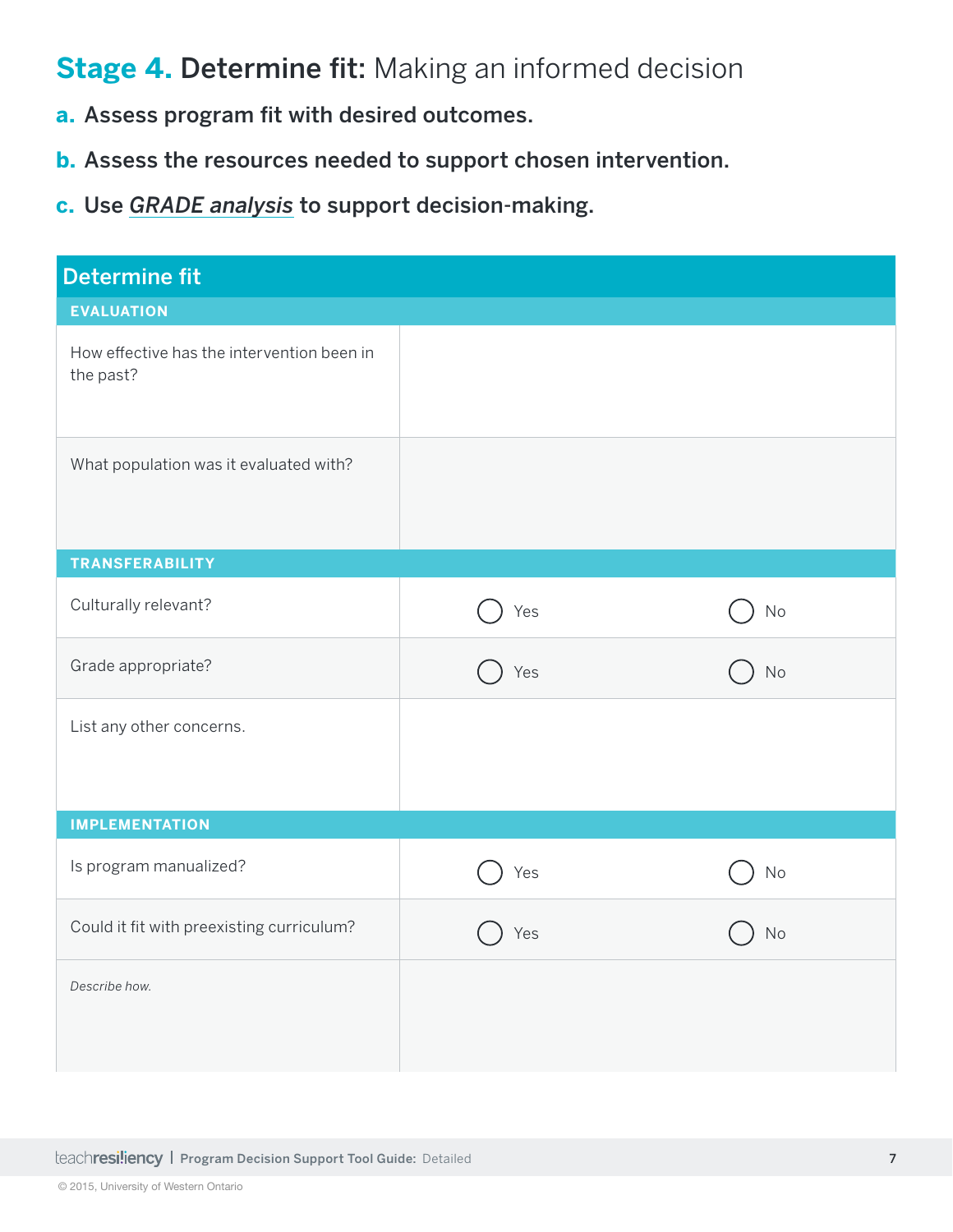| <b>Determine fit</b>                                              |     |               |
|-------------------------------------------------------------------|-----|---------------|
| <b>IMPLEMENTATION</b>                                             |     |               |
| Does resource fit with school health plan?                        | Yes | No            |
| Describe how.                                                     |     |               |
|                                                                   |     |               |
| Is parental permission required?                                  | Yes | $\mathsf{No}$ |
| <b>TRAINING</b>                                                   |     |               |
| Is training, coaching or supervision<br>required for the program? | Yes | No            |
| Any necessary qualifications?                                     | Yes | <b>No</b>     |
| Specify.                                                          |     |               |
| How many hours of training?                                       |     |               |
| Are there individuals who could fill this role?                   | Yes | No            |
| Specify.                                                          |     |               |
| TIME NEEDED FOR ADMINISTRATION                                    |     |               |
| Class time required.                                              |     |               |
| Frequency of intervention.                                        |     |               |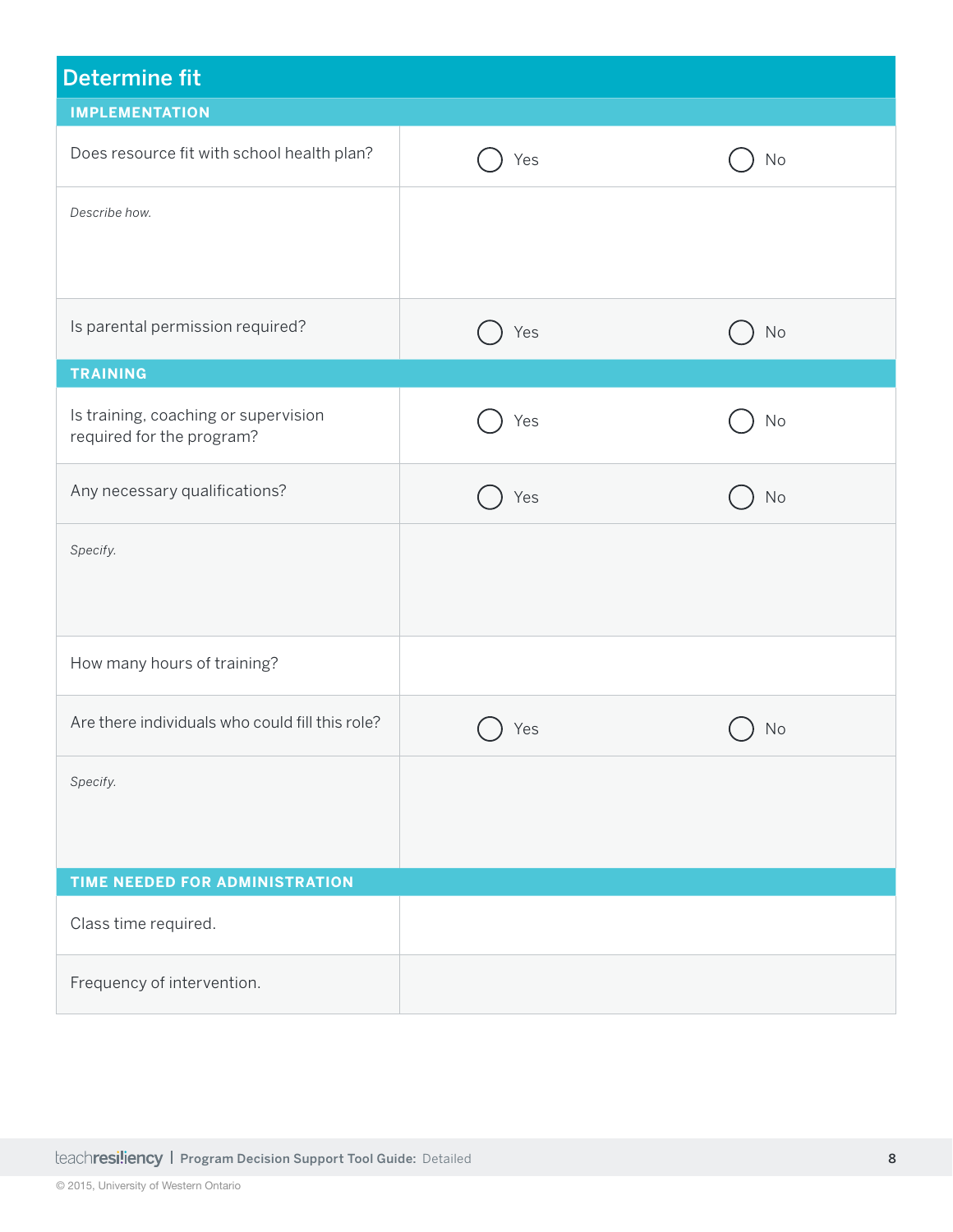| <b>Determine fit</b>                               |  |
|----------------------------------------------------|--|
| <b>STANDARDS AND TOOLS FOR MONITORING PROGRESS</b> |  |
| How will the intervention be evaluated?            |  |
| How will you seek feedback from<br>stakeholders?   |  |
| <b>OTHER</b>                                       |  |
| Estimated cost of program.                         |  |
| Do you have any concerns about this<br>program?    |  |

### **Prepare for challenges**

Congratulations on choosing a suitable program. Now that you have picked a resource that meets your needs, please consider the following challenges you or your school may encounter.

*Treatment fidelity* is defined as the strategies that monitor and enhance the accuracy and consistency of an intervention to ensure it is implemented as planned and that each component is delivered in a